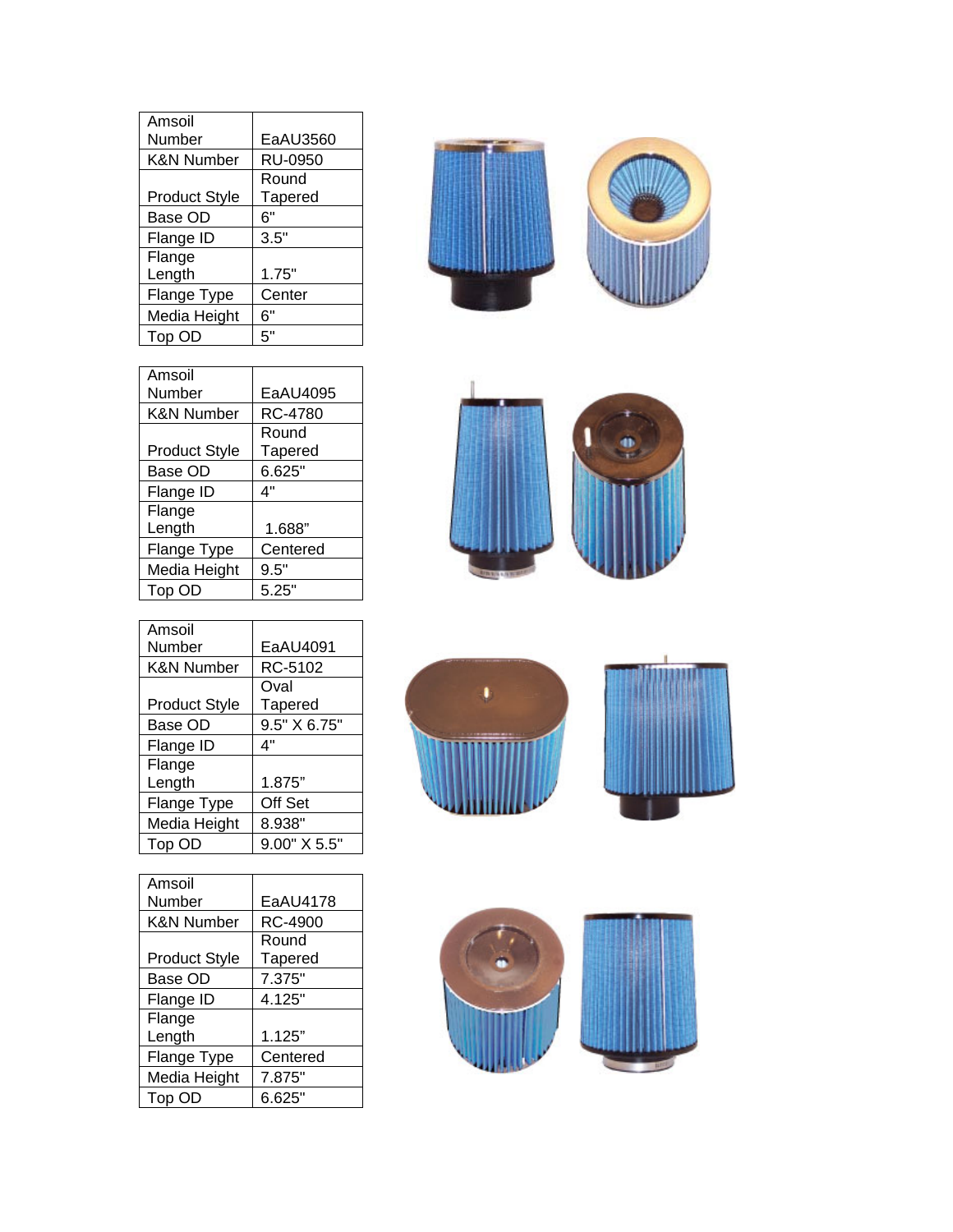| Amsoil                |          |
|-----------------------|----------|
| Number                | EaAU6080 |
| <b>K&amp;N Number</b> | RF-1020  |
|                       | Round    |
| <b>Product Style</b>  | Tapered  |
| Base OD               | 7.5"     |
| Flange ID             | 6"       |
| Flange                |          |
| Length                | 1"       |
| Flange Type           | Centered |
| Media Height          | 8"       |
| Top OD                | 5"       |

| Amsoil                |                |
|-----------------------|----------------|
| Number                | EaAU6075       |
| <b>K&amp;N Number</b> | RF-1041        |
|                       | Round          |
| <b>Product Style</b>  | <b>Tapered</b> |
| Base OD               | 7.5"           |
| Flange ID             | 6"             |
| Flange                |                |
| Length                | 1"             |
| Flange Type           | Centered       |
| Media Height          | 7.5"           |
| Top OD                | 5"             |







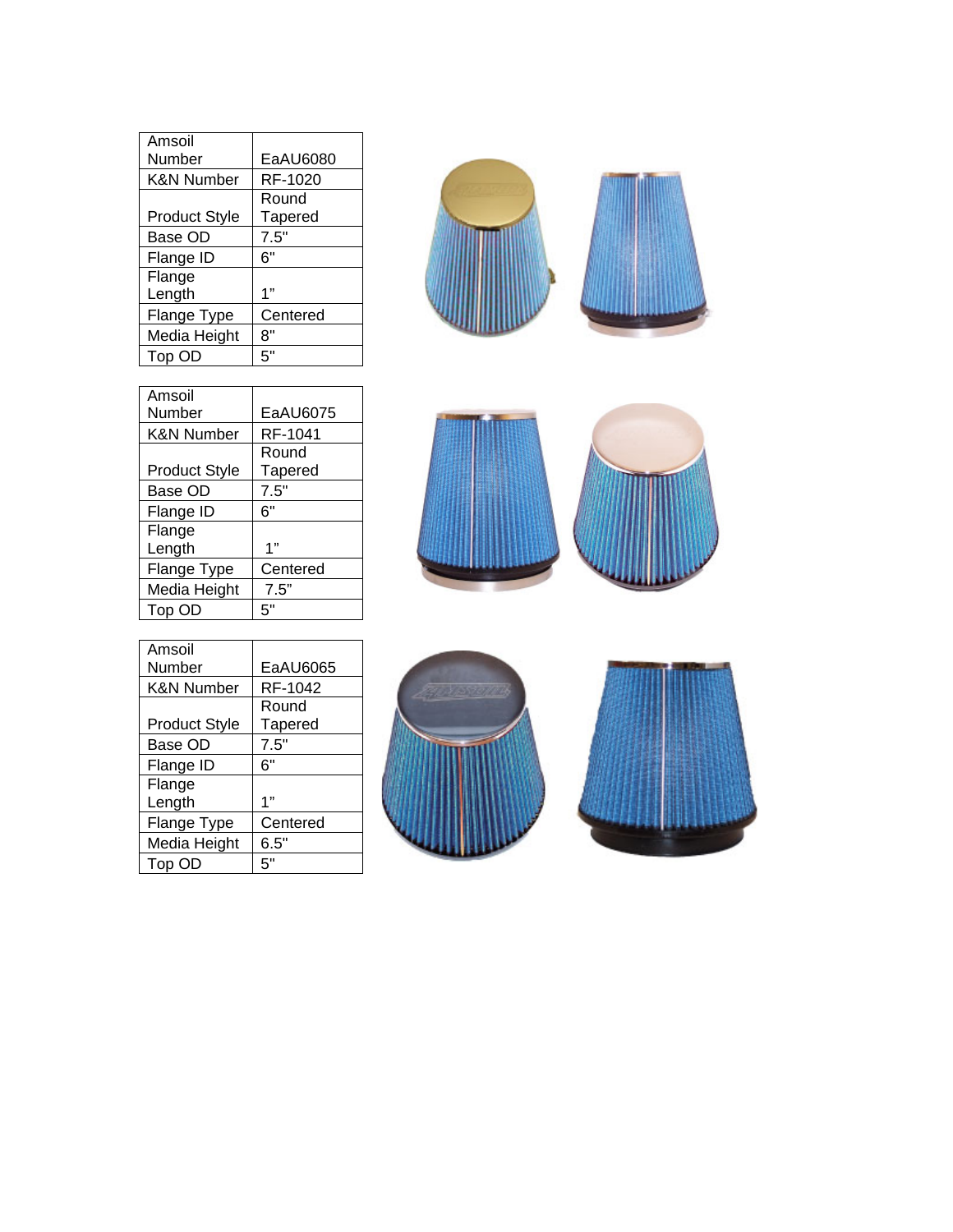| Amsoil               |                |
|----------------------|----------------|
| Number               | EaAU4075       |
| K&N Number           | RF-1040        |
|                      | Oval           |
| <b>Product Style</b> | <b>Tapered</b> |
| Base OD              | 9" X 5.75"     |
| Flange ID            | 4"             |
| Flange               |                |
| Length               | 1.5"           |
| Flange Type          | Centered       |
| Media Height         | 7.5"           |
| Top OD               | 7" X 4.5"      |



| Amsoil                |                |
|-----------------------|----------------|
| Number                | EaAU4070       |
| <b>K&amp;N Number</b> | RC-4680        |
|                       | Round          |
| <b>Product Style</b>  | <b>Tapered</b> |
| Base OD               | 6"             |
| Flange ID             | 4"             |
| Flange                |                |
| Length                | 1.75"          |
| Flange Type           | Centered       |
| Media Height          | 7"             |
| Top OD                | 4"             |
|                       |                |





| Amsoil               |                |
|----------------------|----------------|
| Number               | EaAU6081       |
| K&N Number           | RF-1044        |
|                      | Round          |
| <b>Product Style</b> | <b>Tapered</b> |
| Base OD              | 7.5"           |
| Flange ID            | 6"             |
| Flange               |                |
| Length               | .625"          |
| Flange Type          | Centered       |
| Media Height         | 8"             |
| Top OD               | 5"             |
|                      |                |



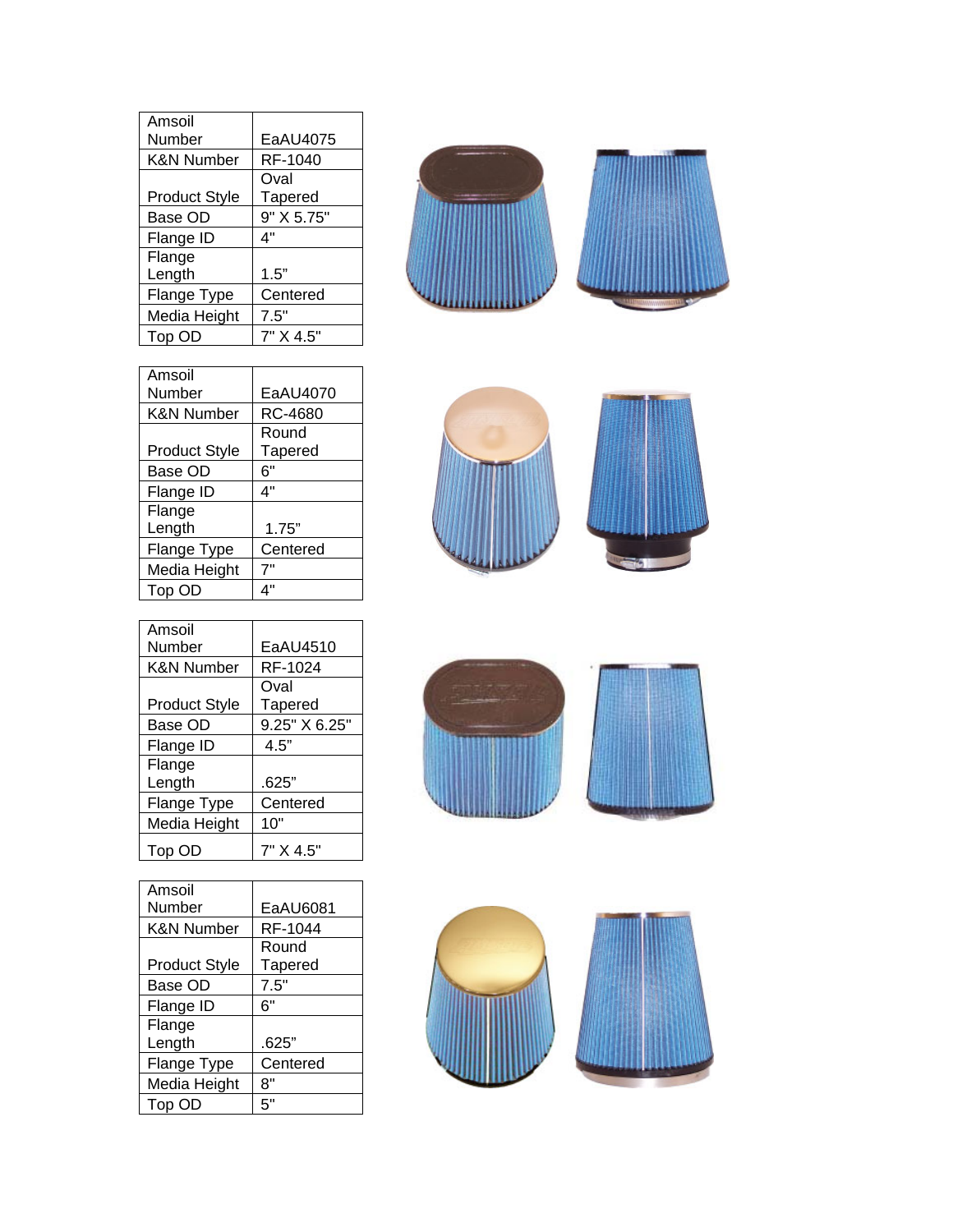| Amsoil Number         | EaAU3570             |
|-----------------------|----------------------|
| <b>K&amp;N Number</b> | RU-3130              |
| <b>Product Style</b>  | <b>Round Tapered</b> |
| Base OD               | 4.625"               |
| Flange ID             | 3.5"                 |
| Flange Length         | .625"                |
| Flange Type           | Center               |
| Media Height          | 7"                   |
| Top OD                | 3.5"                 |



| Amsoil Number         | EaAU4090       |
|-----------------------|----------------|
| <b>K&amp;N Number</b> | <b>RU-0870</b> |
| <b>Product Style</b>  | Round Tapered  |
| Base OD               | 6"             |
| Flange ID             | 4"             |
| Flange Length         | 1.75"          |
| Flange Type           | Center         |
| Media Height          | 9"             |
| Top OD                | 5"             |
|                       |                |

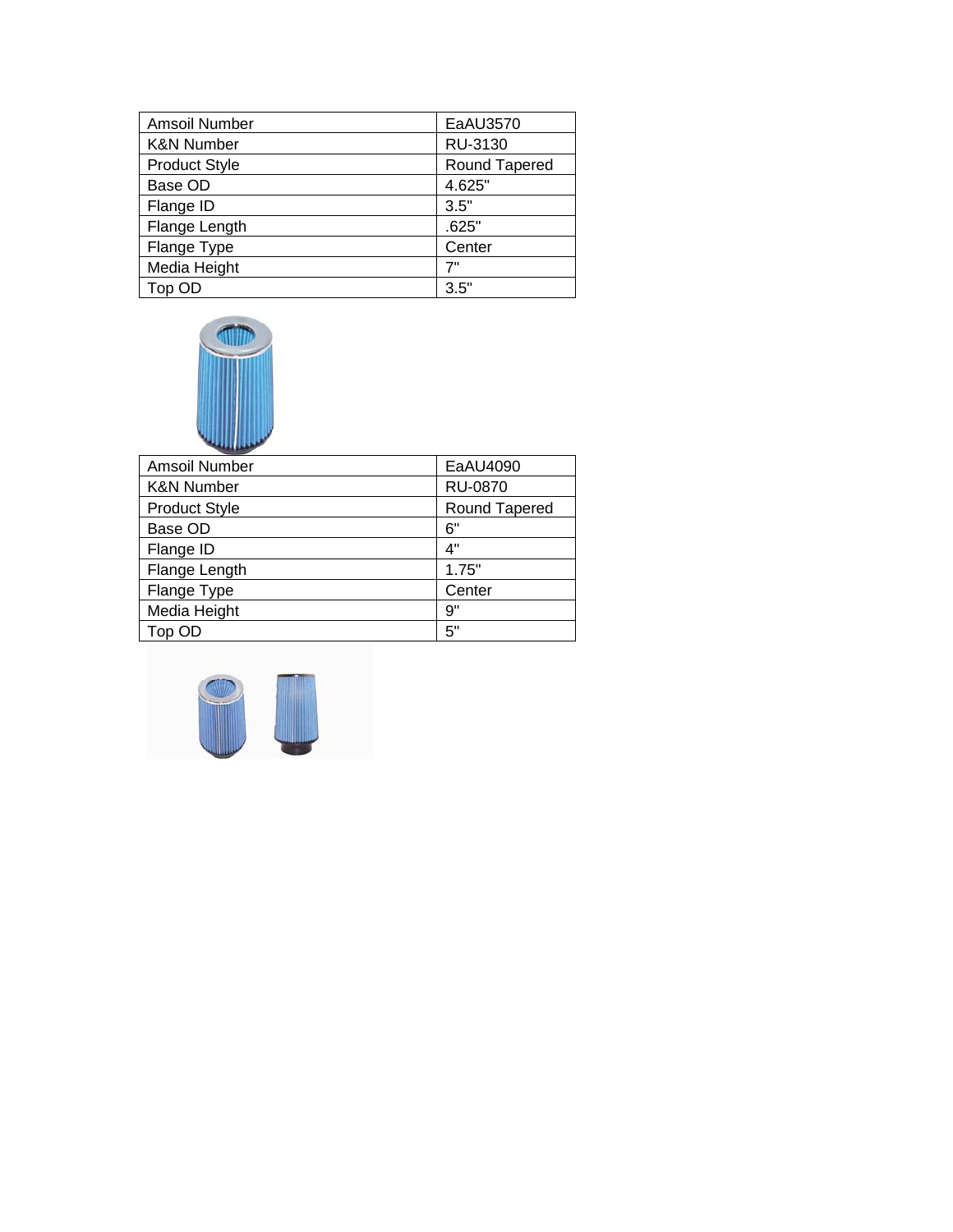| Amsoil Number         | EaAU3050       |
|-----------------------|----------------|
| <b>K&amp;N Number</b> | <b>RU-3570</b> |
| <b>Product Style</b>  | Round Tapered  |
| Base OD               | 6"             |
| Flange ID             | 3"             |
| Flange Length         | 1.75"          |
| Flange Type           | Center         |
| Media Height          | 5"             |
| Top OD                | 5"             |



| Amsoil Number         | EaAU3051       |
|-----------------------|----------------|
| <b>K&amp;N Number</b> | <b>RU-3580</b> |
| <b>Product Style</b>  | Round Tapered  |
| Base OD               | 6"             |
| Flange ID             | 3"             |
| Flange Length         | 1.75"          |
| Flange Type           | Center         |
| Media Height          | 5"             |
| Top OD                | 4"             |

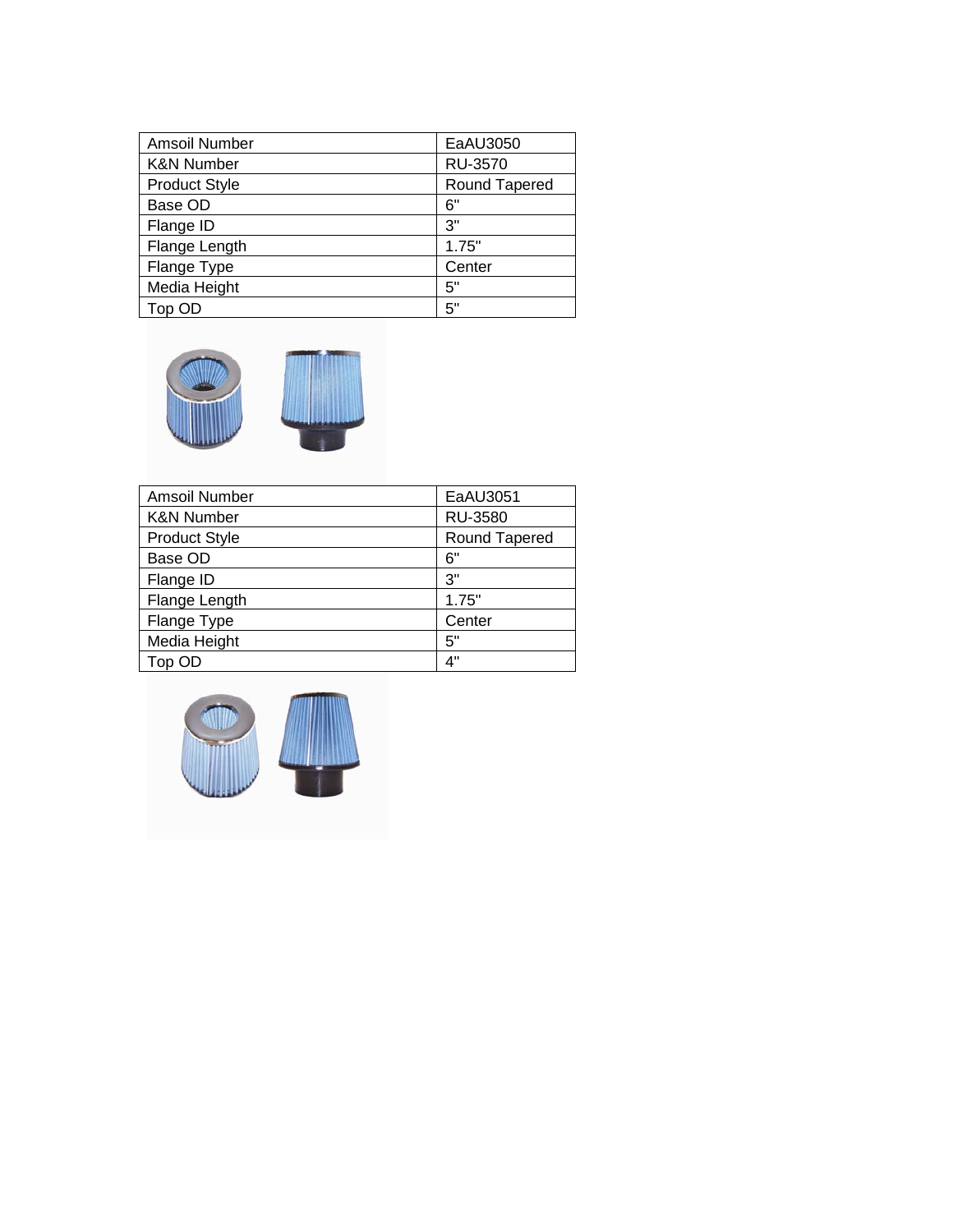| Amsoil Number         | EaAU3590       |
|-----------------------|----------------|
| <b>K&amp;N Number</b> | <b>RU-0920</b> |
| <b>Product Style</b>  | Round Tapered  |
| Base OD               | 6"             |
| Flange ID             | 3.5"           |
| Flange Length         | 1.75"          |
| Flange Type           | Center         |
| Media Height          | 9"             |
| Top OD                | 5"             |



| Amsoil Number         | EaAU4560      |
|-----------------------|---------------|
| <b>K&amp;N Number</b> | RU-3480       |
| <b>Product Style</b>  | Round Tapered |
| Base OD               | 5.875"        |
| Flange ID             | 4.5"          |
| Flange Length         | .625"         |
| Flange Type           | Center        |
| Media Height          | 6"            |
| Top OD                | 5"            |

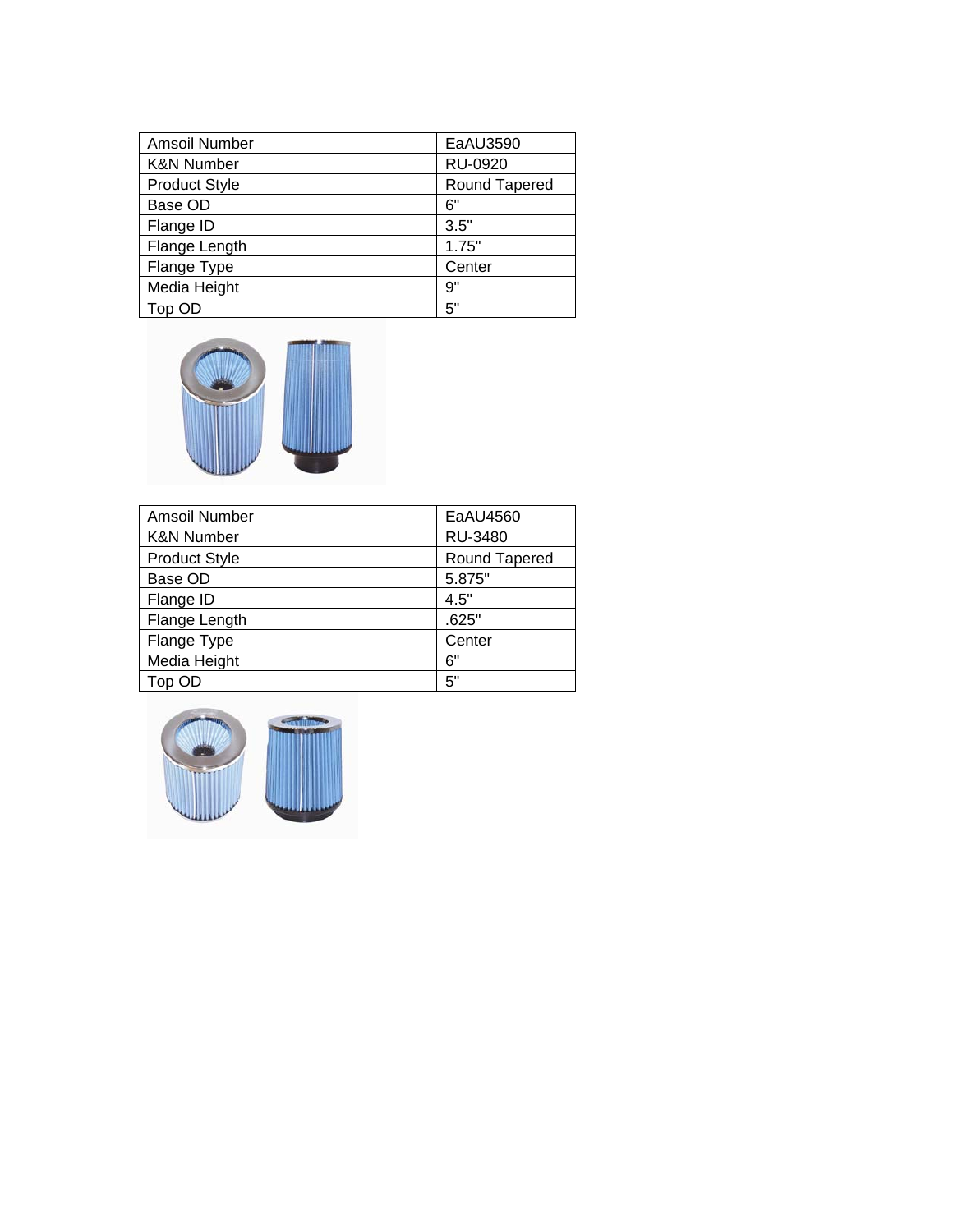| Amsoil Number         | EaAU3090      |
|-----------------------|---------------|
| <b>K&amp;N Number</b> | RU-0810       |
| <b>Product Style</b>  | Round Tapered |
| Base OD               | 6"            |
| Flange ID             | 3"            |
| Flange Length         | 1.75"         |
| Flange Type           | Center        |
| Media Height          | 9"            |
| Top OD                | 5"            |



| Amsoil Number         | EaAU3555       |
|-----------------------|----------------|
| <b>K&amp;N Number</b> | <b>RU-3550</b> |
| <b>Product Style</b>  | Round Tapered  |
| Base OD               | 4.625"         |
| Flange ID             | 3.5"           |
| Flange Length         | .625"          |
| Flange Type           | Center         |
| Media Height          | 5.5"           |
| Top OD                | 6.5"           |